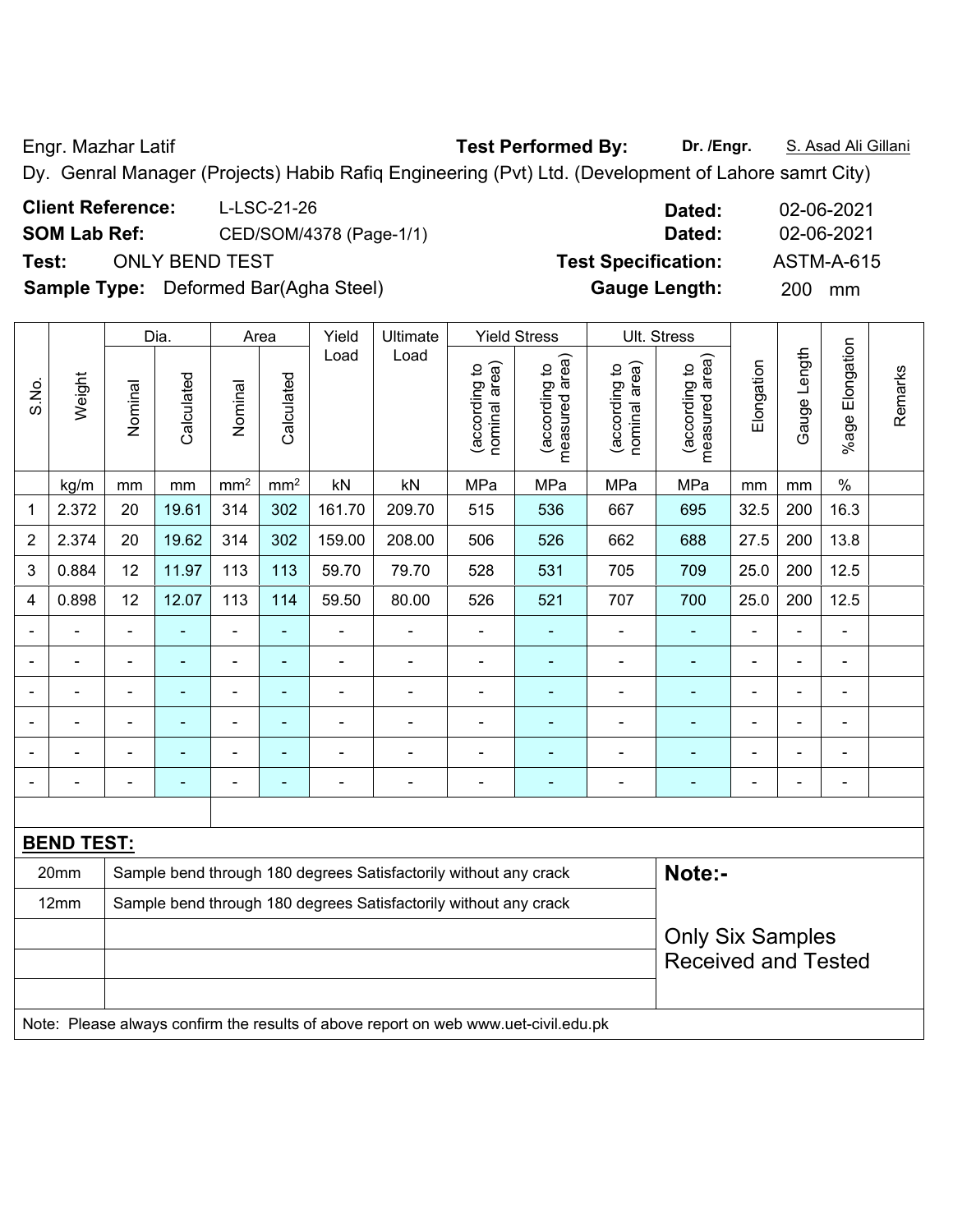Muhammad Shahbaz **Test Performed By:** Dr. /Engr. Imperium Hospitality (Pvt) Ltd. Lahore

S. Asad Ali Gillani

**Client Reference:** IHPL/Steel/077 **Dated:** 31-05-2021 **Dated:** 02-06-2021 **Test:** Tension Test & Bend Test **Test Specification:** A

| <b>SOM Lab</b> |                |
|----------------|----------------|
| Ref:           | 4379(Page-1/1) |
| <b>Dated:</b>  | 02-06-2021     |
| ASTM-A-615     |                |
| - - -          |                |

**Gauge Length:** 8 inch **Sample Type:** Deformed Bar

|                |                   |                                                                  | Dia.<br>Area   |                              | Yield           |                          |                                                                                     |                                | Ultimate                                    |                                | <b>Yield Stress</b>             | <b>Ult. Stress</b>       |                |                 |         |  |  |
|----------------|-------------------|------------------------------------------------------------------|----------------|------------------------------|-----------------|--------------------------|-------------------------------------------------------------------------------------|--------------------------------|---------------------------------------------|--------------------------------|---------------------------------|--------------------------|----------------|-----------------|---------|--|--|
| S.No.          | Weight            | Nominal                                                          | Calculated     | Nominal                      | Calculated      | Load                     | Load                                                                                | nominal area)<br>(according to | (according to<br>neasured area)<br>measured | (according to<br>nominal area) | (according to<br>measured area) | Elongation               | Gauge Length   | %age Elongation | Remarks |  |  |
|                | lb/ft             | $\#$                                                             | in             | in <sup>2</sup>              | in <sup>2</sup> | Tons                     | Tons                                                                                | psi                            | psi                                         | psi                            | psi                             | in                       | in             | $\%$            |         |  |  |
| $\mathbf{1}$   | 0.660             | $\overline{\mathbf{4}}$                                          | 0.497          | 0.20                         | 0.194           | 5.83                     | 8.48                                                                                | 64300                          | 66290                                       | 93530                          | 96420                           | 1.10                     | 8.0            | 13.8            |         |  |  |
| $\overline{2}$ | 0.655             | 4                                                                | 0.494          | 0.20                         | 0.192           | 5.91                     | 8.61                                                                                | 65200                          | 67920                                       | 94990                          | 98940                           | 1.00                     | 8.0            | 12.5            |         |  |  |
| $\mathbf{3}$   | 0.656             | $\overline{4}$                                                   | 0.496          | 0.20                         | 0.193           | 6.07                     | 8.28                                                                                | 66890                          | 69310                                       | 91280                          | 94590                           | 1.00                     | 8.0            | 12.5            |         |  |  |
|                |                   | $\blacksquare$                                                   | $\blacksquare$ | $\qquad \qquad \blacksquare$ | $\blacksquare$  | $\blacksquare$           | $\blacksquare$                                                                      | $\blacksquare$                 |                                             | $\qquad \qquad \blacksquare$   | $\blacksquare$                  | ä,                       | $\blacksquare$ | $\blacksquare$  |         |  |  |
|                | $\blacksquare$    | $\blacksquare$                                                   | ۰              | $\qquad \qquad \blacksquare$ | $\blacksquare$  | $\overline{\phantom{a}}$ | $\blacksquare$                                                                      | $\overline{\phantom{a}}$       | ÷                                           | $\blacksquare$                 | $\blacksquare$                  | $\overline{\phantom{a}}$ | $\blacksquare$ | $\blacksquare$  |         |  |  |
|                |                   | L.                                                               | $\blacksquare$ | ÷,                           | ä,              | ÷.                       | $\blacksquare$                                                                      | ä,                             | $\overline{a}$                              | ÷,                             | $\blacksquare$                  | L.                       |                | $\blacksquare$  |         |  |  |
|                |                   |                                                                  |                | $\overline{a}$               | $\overline{a}$  | $\blacksquare$           |                                                                                     | $\blacksquare$                 | $\overline{a}$                              | $\blacksquare$                 | ÷.                              | ä,                       |                | $\blacksquare$  |         |  |  |
|                |                   |                                                                  |                |                              |                 |                          |                                                                                     |                                |                                             | ÷                              |                                 |                          |                |                 |         |  |  |
|                |                   |                                                                  |                | $\blacksquare$               |                 |                          |                                                                                     | ä,                             |                                             | ÷                              | ÷,                              |                          |                | $\blacksquare$  |         |  |  |
|                |                   | $\blacksquare$                                                   | ۰              | $\blacksquare$               | $\overline{a}$  | ۰                        | $\blacksquare$                                                                      | $\overline{\phantom{a}}$       | ÷                                           | ÷                              | ۰                               | $\overline{\phantom{0}}$ |                | $\blacksquare$  |         |  |  |
|                |                   |                                                                  |                |                              |                 |                          |                                                                                     |                                |                                             |                                |                                 |                          |                |                 |         |  |  |
|                | <b>BEND TEST:</b> |                                                                  |                |                              |                 |                          |                                                                                     |                                |                                             |                                |                                 |                          |                |                 |         |  |  |
|                | #4                |                                                                  |                |                              |                 |                          | Sample bend through 180 degrees Satisfactorily without any crack                    |                                |                                             |                                | Note:-                          |                          |                |                 |         |  |  |
|                | #4                | Sample bend through 180 degrees Satisfactorily without any crack |                |                              |                 |                          |                                                                                     |                                |                                             |                                |                                 |                          |                |                 |         |  |  |
|                |                   |                                                                  |                |                              |                 |                          |                                                                                     | <b>Only Five Samples</b>       |                                             |                                |                                 |                          |                |                 |         |  |  |
|                |                   |                                                                  |                |                              |                 |                          |                                                                                     |                                | <b>Received and Tested</b>                  |                                |                                 |                          |                |                 |         |  |  |
|                |                   |                                                                  |                |                              |                 |                          |                                                                                     |                                |                                             |                                |                                 |                          |                |                 |         |  |  |
|                |                   |                                                                  |                |                              |                 |                          | Note: Please always confirm the results of above report on web www.uet-civil.edu.pk |                                |                                             |                                |                                 |                          |                |                 |         |  |  |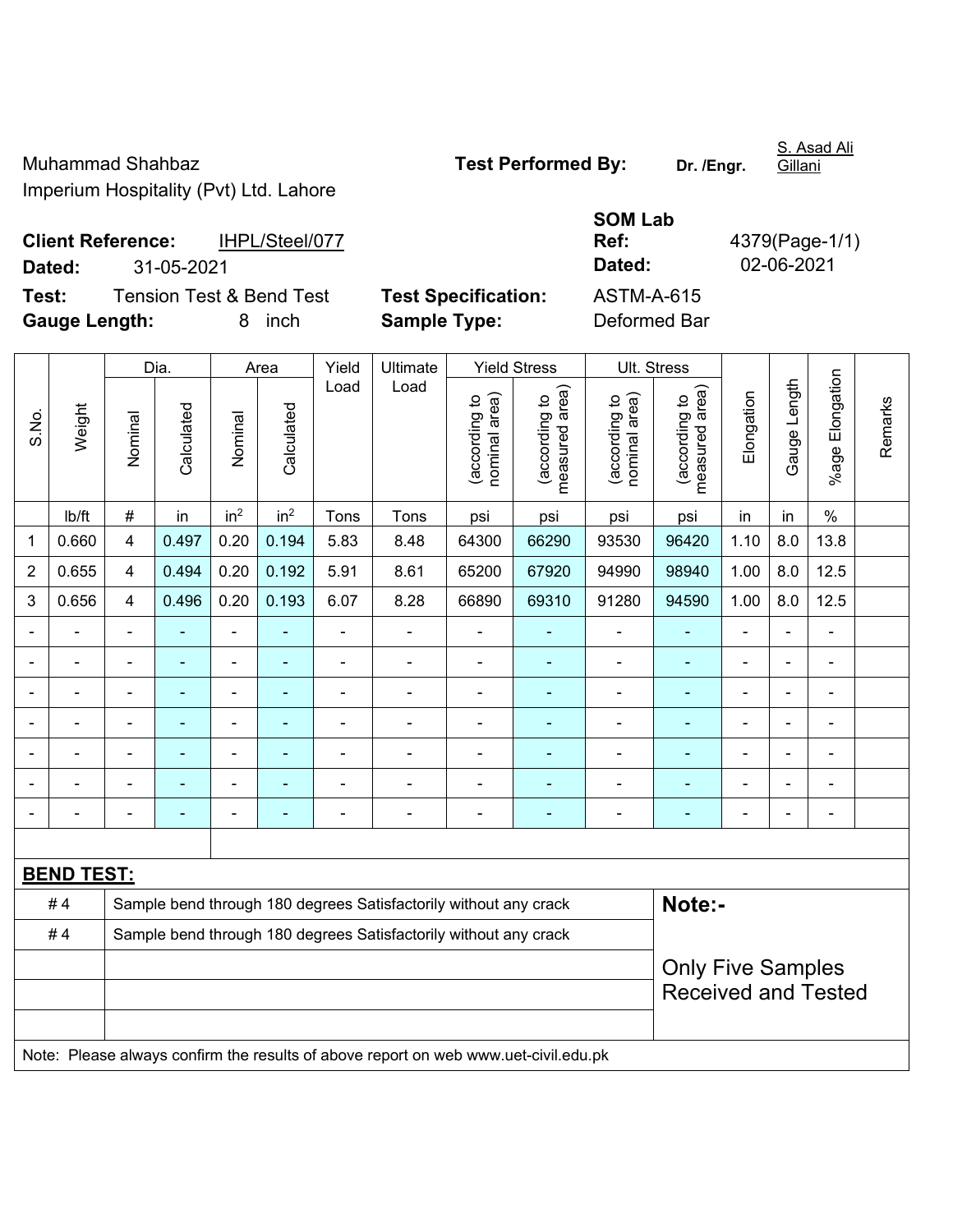Asif Pervaiz Butt **Test Performed By:** Dr. /Engr.

S. Asad Ali **Gillani** 

Project Manager, AYQ Developers Pvt. Ltd. Lahore

# **Client Reference:** Nil

**Test:** Tension Test & Bend Test **Test Specification:** ASTM-A-615 **Gauge Length:** 8 inch **Sample Type:** Deformed Bar (Ittefaq Steel)

Dia. | Area | Yield | Ultimate | Yield Stress | Ult. Stress

|                          |            | <b>SOM Lab</b> |                |  |  |
|--------------------------|------------|----------------|----------------|--|--|
| <b>Client Reference:</b> | Nil        | Ref:           | 4380(Page-1/2) |  |  |
| Dated:                   | 02-06-2021 | Dated:         | 02-06-2021     |  |  |

%age Elongation %age Elongation Gauge Length Load Load Gauge Length (according to<br>measured area) measured area) measured area) (according to<br>nominal area) (according to<br>nominal area) (according to<br>measured area) nominal area) nominal area) Elongation Elongation (according to (according to (according to (according to Remarks Remarks Weight **Calculated Calculated** Calculated Calculated S.No. Nominal Nominal Nominal Nominal | lb/ft | # | in | in<sup>2</sup> | in<sup>2</sup> | Tons | Tons | psi | psi | psi | psi | in | in | % 1 | 2.662 | 8 | 0.998 | 0.79 | 0.782 | 25.35 | 34.73 | 70780 | 71500 | 96960 | 97950 | 1.10 | 8.0 | 13.8 2 | 2.661 | 8 | 0.998 | 0.79 | 0.782 | 26.88 | 35.52 | 75050 | 75810 | 99180 | 100190 | 1.20 | 8.0 | 15.0 3 | 2.657 | 8 | 0.997 | 0.79 | 0.781 | 26.40 | 34.63 | 73710 | 74560 | 96670 | 97790 | 1.10 | 8.0 | 13.8 - - - - - - - - - - - - - - - - - - - - - - - - - - - - - - - - - - - - - - - - - - - - - - - - - - - - - - - - - - - - - - - - - - - - - - - - - - - - - - - - - - - - - - - - - - - - - - - - - - - - - - - - - **BEND TEST:**  # 8 Sample bend through 180 degrees Satisfactorily without any crack **Note:- Note:** Only Four Samples Received and Tested Note: Please always confirm the results of above report on web www.uet-civil.edu.pk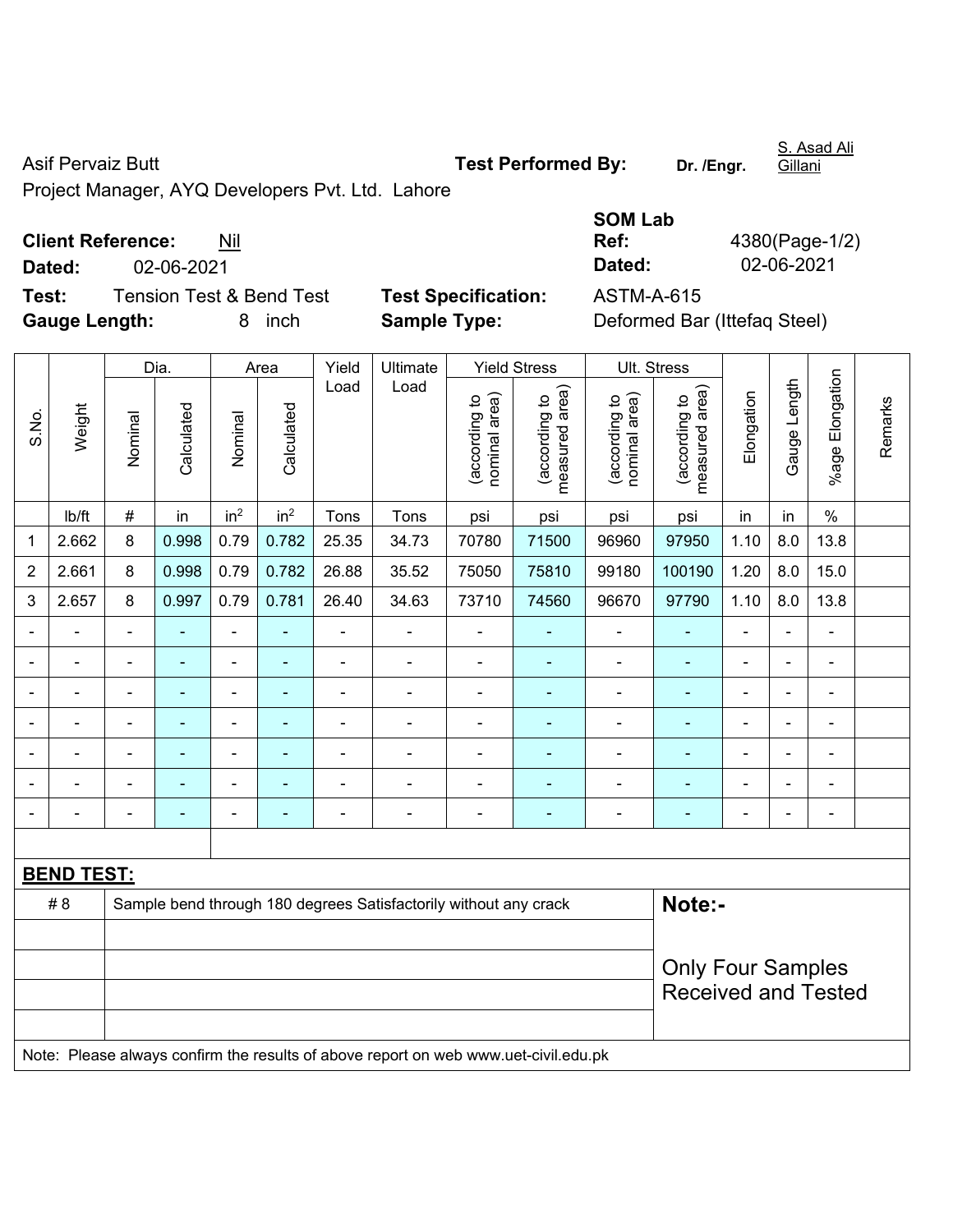Asif Pervaiz Butt **Test Performed By:** Dr. /Engr.

S. Asad Ali **Gillani** 

Project Manager, AYQ Developers Pvt. Ltd. Lahore

# **Client Reference:** Nil

**Test:** Tension Test & Bend Test **Test Specification:** ASTM-A-615 **Gauge Length:** 8 inch **Sample Type:** Deformed Bar (AF Steel)

|                          |            | <b>SOM Lab</b> |                |  |  |
|--------------------------|------------|----------------|----------------|--|--|
| <b>Client Reference:</b> | Nil        | Ref:           | 4380(Page-2/2) |  |  |
| Dated:                   | 02-06-2021 | Dated:         | 02-06-2021     |  |  |

Dia. | Area | Yield | Ultimate | Yield Stress | Ult. Stress %age Elongation %age Elongation Gauge Length Load Load Gauge Length (according to<br>measured area) measured area) measured area) (according to<br>nominal area) (according to<br>nominal area) (according to<br>measured area) nominal area) nominal area) Elongation Elongation (according to (according to (according to (according to Remarks Remarks Weight **Calculated Calculated** Calculated Calculated S.No. Nominal Nominal Nominal Nominal | lb/ft | # | in | in<sup>2</sup> | in<sup>2</sup> | Tons | Tons | psi | psi | psi | psi | in | in | % 1 | 2.588 | 8 | 0.984 | 0.79 | 0.761 | 21.10 | 31.47 | 58910 | 61160 | 87850 | 91200 | 1.40 | 8.0 | 17.5 2 | 2.572 | 8 | 0.981 | 0.79 | 0.756 | 23.45 | 33.03 | 65460 | 68400 | 92210 | 96350 | 1.20 | 8.0 | 15.0 3 | 2.607 | 8 | 0.988 | 0.79 | 0.766 | 23.34 | 32.44 | 65170 | 67210 | 90550 | 93390 | 1.20 | 8.0 | 15.0 - - - - - - - - - - - - - - - - - - - - - - - - - - - - - - - - - - - - - - - - - - - - - - - - - - - - - - - - - - - - - - - - - - - - - - - - - - - - - - - - - - - - - - - - - - - - - - - - - - - - - - - - - **BEND TEST:**  # 8 Sample bend through 180 degrees Satisfactorily without any crack **Note:- Note:** Only Four Samples Received and Tested Note: Please always confirm the results of above report on web www.uet-civil.edu.pk